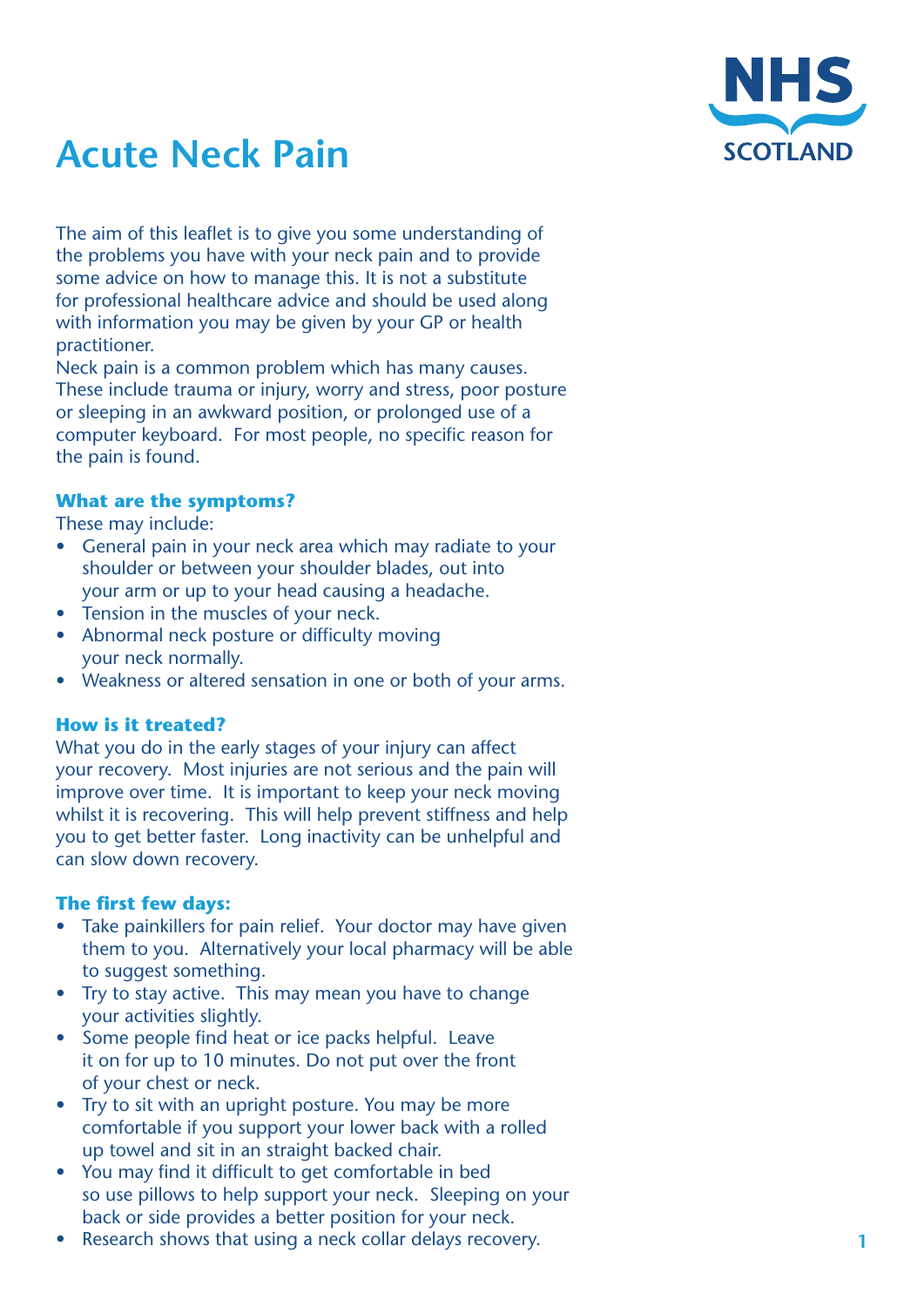

Tense muscles, caused by anxiety and stress can increase the amount of discomfort you feel. You may find exercise, controlled breathing and relaxation helpful to do.

Please see your GP if you do not manage to get back to most normal activities within 6 weeks. Or your neck is not recovering at the rate that you expect.

## **Pain control**

## **Medication**

Neck pain can be very uncomfortable. Many people use medication to help them remain active and cope with the pain. It is recommended that you take medication regularly. It is best to get advice from a GP or pharmacist.

#### **Other forms of pain relief**

Many people use other forms of pain relief alongside or instead of medication, some examples are listed below.

## **Table 1: Short term pain relieving measures**

Acupuncture Cold packs Heat packs Massage Transcutaneous Electrical Nerve Stimulation (TENS)

#### **What are the best exercises?**

Try to continue to do your ordinary activities as normally as possible. You may need to take it a little easier at first and gradually build it up. Being active little and often is a good idea.

You may like to start some specific exercises. The aim of these exercises is to help you move normally and safely.

#### **Stop these exercises if you feel they are:**

- Making your symptoms steadily worse over time. They may be slightly uncomfortable at first.
- Bringing on new pain.
- If the pain seems to be getting worse reduce the number of exercises you do and do smaller movements until the pain improves.